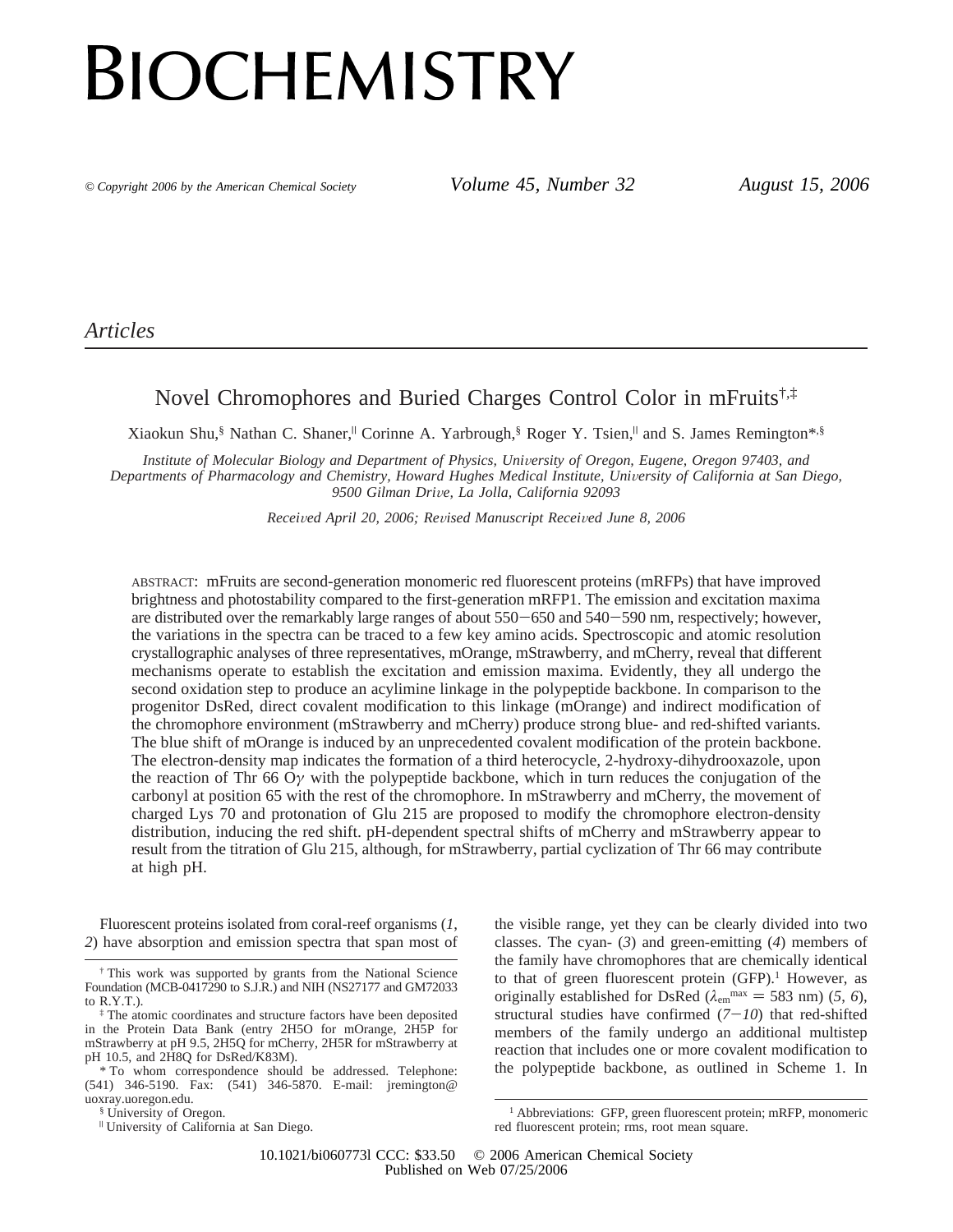Scheme 1



DsRed, the peptide bond immediately preceding the first amino acid in the chromophore triplet  $-X-Y-G-$  is oxidized to an acylimine, which delocalizes the chromophore electron density over the polypeptide backbone and increases both the excitation and emission maxima relative to GFP.

In two cases, additional covalent modifications have been proposed to follow the formation of the acylimine (Scheme 1). The yellow fluorescent protein zFP538 ( $\lambda_{\rm em}$ <sup>max</sup> = 538 nm) undergoes a cyclization reaction in which the N $\epsilon$  of Lys 66 evidently attacks the acylimine  $\alpha$  carbon to form a second heterocycle (*4*). The resulting chain cleavage produces a cyclic imine that is less effective than the acylimine in charge delocalization, resulting in the yellow emission. The hydrolysis of the acylimine linkage can also lead to polypeptide fragmentation as found in the "kindling fluorescent protein" (KFP) (*11*, *12*). The exact nature of the products of the cleavage reaction within native KFP has not been completely resolved (*13*). A model compound for the proposed chromogenic core of KFP [2-acetyl-4-(*p*-hydroxybenzylidene-1 methyl-5-imidazolone)] has been synthesized (*14*). In dimethylformamide solution, this compound has spectroscopic properties that closely match those of the native chromophore  $(\lambda_{\text{abs}}^{\text{max}} \sim 570 \text{ nm}, \text{ in each case})$ , arguing that it is an excellent model for the chromophore. As a substituent at the 2 position of the imidazolinone ring (Scheme 1), a carbonyl appears to be more effective in delocalizing the electron density than an imine (as found in zFP538), the intact acylimine linkage, or an olefin [as in model compounds for the DsRed chromophore (*15*)].

Small changes in the protein matrix can perturb absorption and emission maxima by up to ∼20 nm. For example, the substitution T203Y in the yellow fluorescent mutant 10C increases  $\lambda_{\text{em}}^{\text{max}}$  from 508 to 527 nm (16). Likewise, the K83M substitution in DsRed increases  $\lambda_{\text{em}}$ <sup>max</sup> from 583 to 602 nm (*5*). The excitation maxima are also red-shifted but by a smaller amount (5 and 8 nm for 10C and K83M, respectively), implying differential interactions of the protein matrix with the chromophore ground and excited states.

Here, we report the results of crystallographic investigations on the basis of spectral variation among a collection of monomeric proteins derived from a common precursor, monomeric red fluorescent protein 1 (mRFP1) (*17*). For a comparison, the crystal structure of the DsRed mutant K83M, the progenitor for mRFP1, is briefly described. The proteins, collectively named mFruits for their monomeric nature and variety of colors, were generated by a combination of random mutagenesis and directed evolution (*18*). The evolved proteins are thus very closely related in amino acid sequence. The excitation and emission maxima are grouped in the range of 540-590 and 550-610 nm, respectively. We chose three representative members: mCherry ( $\lambda_{\text{exc}}^{\text{max}} = 587 \text{ nm}$ ,  $\lambda_{\text{em}}^{\text{max}}$  $= 610$  nm), mStrawberry ( $\lambda_{\text{exc}}^{\text{max}} = 574$  nm,  $\lambda_{\text{em}}^{\text{max}} = 596$ nm), and mOrange ( $\lambda_{\text{exc}}$ <sup>max</sup> = 548 nm,  $\lambda_{\text{em}}$ <sup>max</sup> = 562 nm) for detailed study. An unprecedented mechanism was found to produce the striking blue shifts associated with mOrange and possibly with mStrawberry at high pH.

#### **MATERIALS AND METHODS**

*Mutagenesis, Protein Expression, and Crystallization.* For an amino acid sequence alignment of relevant mFruits, see Figure S1 in the Supporting Information. The protein was expressed in *Escherichia coli* (Top10 or JM-109 for DsRed K83M variant) by use of the modified and original pBAD B His-tagged expression system (*18*). Mutagenesis was performed using the QuikChange method (Stratagene). The protein was purified by  $Ni^{+2}$ -affinity chromatography over Ni-NTA agarose (Qiagen, Chatsworth, CA) and then bufferexchanged with PD-10 Sephadex columns (Amersham Pharmacia) into 50 mM *N*-2-hydroxyethylpiperazine-*N*′-2 ethanesulfonic acid (HEPES) (pH 7.9). Crystals of mOrange were obtained by hanging drop vapor diffusion:  $2 \mu L$  of the protein solution (50 mM HEPES at pH 7.9,  $A_{280} = 20.3$ ) with 2  $\mu$ L of the well solution [200 mM MgCl<sub>2</sub>, 100 mM Tris at pH 8.2, and 28% poly(ethylene glycol) (PEG) 1550] after 1 week. mStrawberry was crystallized in 1.1 M NaCitrate, 75 mM Glycine at pH 10.5, or 100 mM 3-(cyclohexylamino)-1-propanesulfonic acid (CAPS) at pH 11.5 after  $1-2$  months, and mCherry was crystallized in 100 mM NaOAc, 100 mM Tris at pH 8.5, and 30% PEG 4000 overnight. Crystals of DsRed/K83M were also obtained by hanging drop vapor diffusion:  $2 \mu L$  of the protein solution (300 mM NaCl for DsRed/K83M,  $A_{280} = 15.0$ ) with 2  $\mu$ L of the well solution (100 mM HEPES at pH 6.5 and 45% MPD) after 2 weeks. All crystals were fluorescent under UV light.

*Spectroscopy.* Fluorescence spectra were taken with a Perkin-Elmer LS-55 fluorometer. Protein samples were diluted to 44 *µ*g/mL in 2 mL of 100 mM HEPES at pH 7.9 or 100 mM CAPS at pH 11.4. Absorbance spectra (400 *µ*g/ mL protein in the same buffers) were recorded with a HP 8453 UV-vis spectrophotometer.

*Data Collection and Structure Solution.* Diffraction data sets were collected from single flash-frozen crystals of mOrange and mStrawberry (100 K) using the ADSC-Q315 detector on beam line 8.2.2 at the Advanced Light Source (Berkeley, CA). Diffraction data for mCherry and DsRed/ K83M were collected on Q315 and Q210 detectors on beam lines 14-BM-C and IMCA-CAT at the Advanced Photon Source (Argonne, IL), respectively. Data were reduced using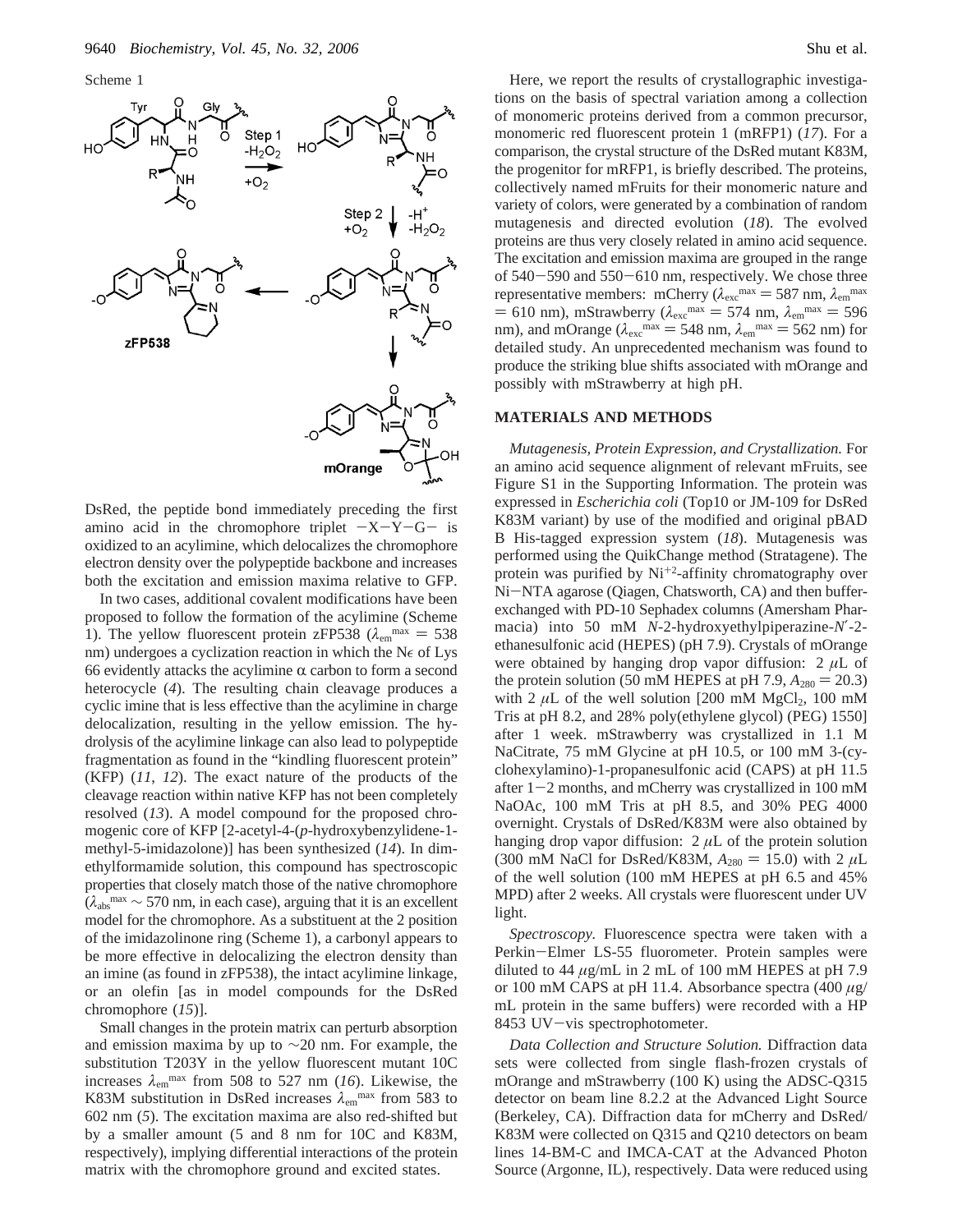

FIGURE 1: Time- and pH-dependent spectral shifts in mCherry and mStrawberry. Absorbance spectra of (A) mCherry and (B) mStrawberry at pH values shown in the inset. (C) Time-dependent absorbance spectra for mStrawberry upon the step increase from pH 7.9 to 10.5. (D) Time course showing reversible pH-dependent spectral shifts in mStrawberry. Blue squares indicate the fraction reacted upon the step increase in pH from 7.9 to 10.5, and red circles indicate the fraction reacted upon the step decrease in pH from 10.5 to 7.9. (Inset) Linear fit of  $log(K)$  versus final pH. See the Results for details of analysis.

HKL2000 (HKL Research). Molecular replacement was performed with EPMR (*19*) using the DsRed A chain (PDB entry 1G7K) as a search model, providing in all cases unambiguous identification of the space group and unique solutions to the rotation and translation problems. Rigid-body refinement was performed using TNT (*20*), and model building was conducted with O (*21*) in several stages of increasing resolution. The chromophore entries for the TNT geometry library were derived using AM4 as described (*7*). Shelx-97 (*22*) was used in the final stages of refinement for mFruits. Because of the ambiguity of the chemical linkage, residues 66 and 65 were unrestrained from the beginning of the refinement with Shelx-97.

The chromophore of mOrange was first modeled using a modified peptide bond (*7*) for the 65-66 linkage and the standard side chain for threonine at position 66. However, very large peaks appeared in  $(F_o - F_c)$  difference electrondensity maps, indicating that this model was inappropriate. Geometric restraints were substantially loosened for these atoms, and upon refinement in Shelx-97 with Thr 66 and Phe 65 unrestrained, the resulting geometry resembled that of a five-membered ring (2-hydroxy-dihydrooxazole, Scheme 1) comprised of the carbonyl carbon of Phe 65 and the mainchain N, C $\alpha$ , C $\beta$ , and O $\gamma$  of Thr 66.

#### **RESULTS**

*Absorbance and Emission Spectra.* Above pH 9, the absorbance and emission spectra of mCherry and mStrawberry are strongly pH-dependent, exhibiting blue shifts with increasing pH (parts A and B of Figure 1, respectively). Upon the increase in pH from 7.9 to 11.4, the absorbance maximum for mCherry is blue-shifted from 584 to 566 nm, while for mStrawberry, the shift is from 574 to 548 nm. Spectra at intermediate pH could be adequately decomposed using the endpoint spectra at pH 7.9 and 11.4, suggesting a two-state transition. The results could be fit to a single-site titration curve, with a calculated  $pK_a$  of 10.29  $\pm$  0.04 for mCherry and  $9.75 \pm 0.04$  for mStrawberry. Similar behavior was noted for excitation and emission spectra, and in fact, the absorbance and excitation spectra are coincident. The emission maximum of mCherry blue shifts from 609 nm at pH 7.9 to 594 nm at pH 11.4, while the blue shift for mStrawberry emission is more substantial, from 596 to 565 nm.

Protein samples of mStrawberry were subjected to a step change in pH from 7.9 to 9.4 or higher, and the time dependence of the absorbance spectra (Figure 1C) suggested a very slow transition. Spectra at intermediate time points could be decomposed on the basis of the endpoint spectra collected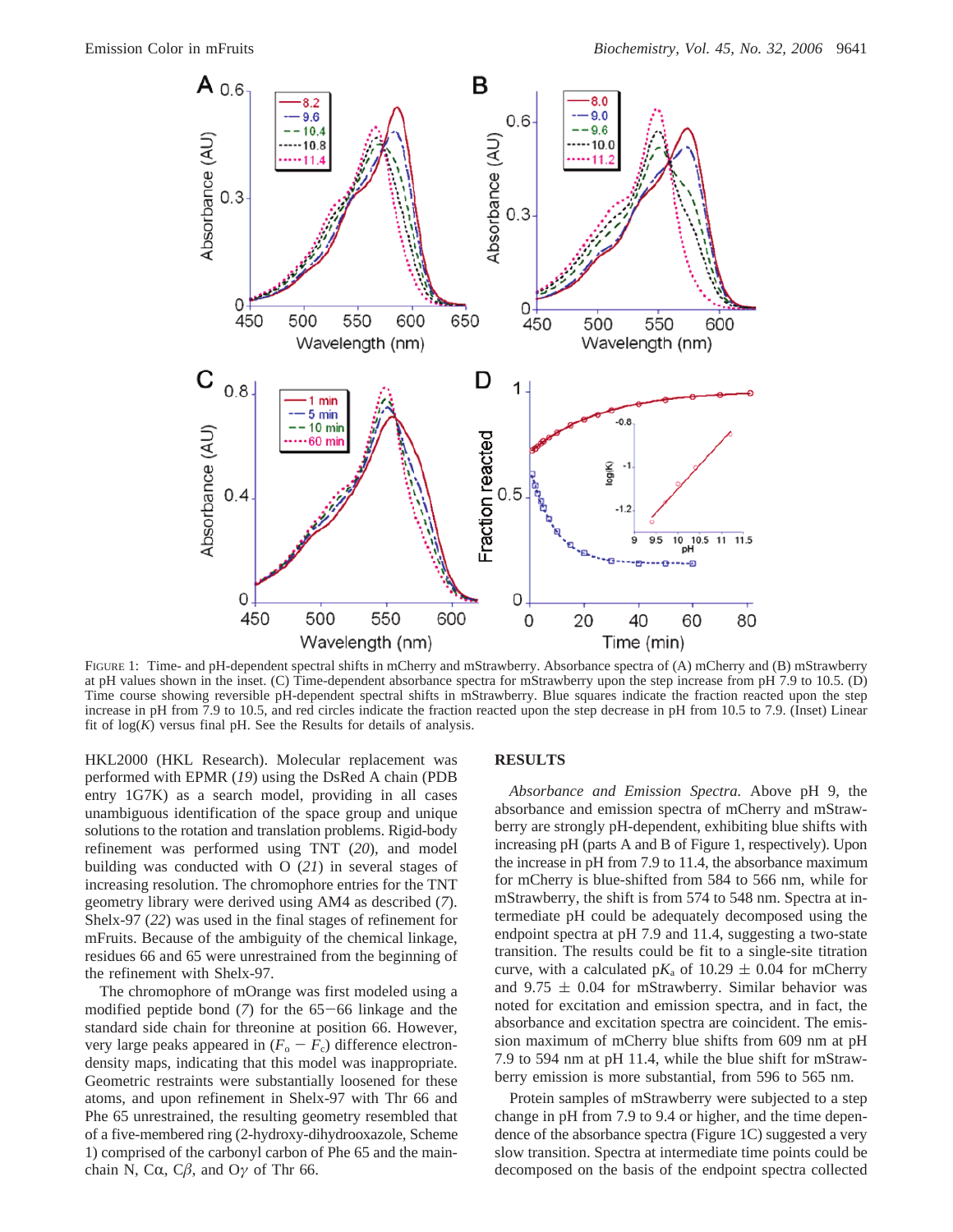| Table 1: Data Collection and Refinement Statistics |  |
|----------------------------------------------------|--|
|----------------------------------------------------|--|

|                              | dsRED/K83M        | mOrange           | mStrawberry (pH 9.5)      | mStrawberry (pH 10.5)                                                                                                                                                                                                  | mCherry                    |
|------------------------------|-------------------|-------------------|---------------------------|------------------------------------------------------------------------------------------------------------------------------------------------------------------------------------------------------------------------|----------------------------|
| data collection              |                   |                   |                           |                                                                                                                                                                                                                        |                            |
| space group                  | $P6_{5}22$        | $P2_12_12_1$      | $P2_1$                    | $P2_1$                                                                                                                                                                                                                 | $P2_1$                     |
| cell dimensions              |                   |                   |                           |                                                                                                                                                                                                                        |                            |
| a, b, c(A)<br>$\beta$ (deg)  | 93.1, 93.1, 430.5 | 59.3, 67.4, 107.8 | 48.6, 43.4, 61.4<br>112.3 | 48.7, 44.2, 61.2<br>106.0                                                                                                                                                                                              | 48.8, 42.9, 61.1<br>112.31 |
| resolution $(\text{\AA})$    | $30 - 2.25$       | $50 - 1.08$       | $50 - 1.21$               | $50 - 1.60$                                                                                                                                                                                                            | $50 - 1.36$                |
|                              | $(2.37 - 2.25)^a$ | $(1.12 - 1.08)$   | $(1.25 - 1.21)$           | $(1.66 - 1.60)$                                                                                                                                                                                                        | $(1.41 - 1.36)$            |
| $R_{sym}$ or $R_{merge}$ (%) | 8.2(45.0)         | 5.5(64.3)         | 4.1(29.3)                 | 7.6(28.6)                                                                                                                                                                                                              | 4.6(32.8)                  |
| $I/\sigma(I)$                | 20.7(2.4)         | 38.4(1.6)         | 35.8(2.6)                 | 19.7(2.8)                                                                                                                                                                                                              | 38.1(5.1)                  |
| completeness (%)             | 86.2 (84.3)       | 99.5 (96.3)       | 97.2 (88.2)               | 93.3(64.0)                                                                                                                                                                                                             | 98.7 (93.8)                |
| redundancy                   | $NA^b$            | 6.6(4.2)          | 3.3(2.4)                  | 1.8(1.5)                                                                                                                                                                                                               | 3.5(3.4)                   |
| refinement                   |                   |                   |                           |                                                                                                                                                                                                                        |                            |
| resolution $(\dot{A})$       | $5.0 - 2.25$      | $10 - 1.08$       | $10 - 1.21$               | $10 - 1.60$                                                                                                                                                                                                            | $10 - 1.36$                |
| number of reflections        | 61886             | 170 025           | 70 282                    | 30 663                                                                                                                                                                                                                 | 47 050                     |
| $R_{\rm work}/R_{\rm free}$  | 23.0/26.8         | 14.5/17.2         | 13.8/17.8                 | 16.6/21.7c                                                                                                                                                                                                             | 14.7/19.1                  |
| number of atoms              |                   |                   |                           |                                                                                                                                                                                                                        |                            |
| protein                      | 7044              | 3854              | 1826                      | 1787                                                                                                                                                                                                                   | 1753                       |
| solvent                      | 580               | 550               | 247                       | 283                                                                                                                                                                                                                    | 225                        |
| <i>B</i> factors $(A^2)$     |                   |                   |                           |                                                                                                                                                                                                                        |                            |
| protein                      | 45.57             | 17.50             | 19.42                     | 22.50                                                                                                                                                                                                                  | 15.63                      |
| water                        | 57.01             | 31.50             | 33.25                     | 37.60                                                                                                                                                                                                                  | 24.61                      |
| rms deviations               |                   |                   |                           |                                                                                                                                                                                                                        |                            |
| bond lengths $(\text{\AA})$  | 0.019             | 0.025             | 0.015                     | 0.016                                                                                                                                                                                                                  | 0.011                      |
| bond angles $(\overline{A})$ | $2.9^\circ$       | 0.040             | 0.034                     | $2.3^\circ$                                                                                                                                                                                                            | 0.029                      |
|                              |                   |                   |                           | <sup><i>a</i></sup> The values in parentheses indicate statistics for the highest resolution shell. <sup><i>b</i></sup> NA = not available. <sup><i>c</i></sup> R <sub>free</sub> is estimated by simulated annealing. |                            |

at pH 7.9 and 11.4. The fraction  $X(t)$ , where  $X$  is the fraction of the pH 7.9 baseline (blue squares in Figure 1D), could be fit to a single exponential (blue dashed line) and a rate constant extracted. The log of rate constants was linearly dependent upon the final pH (red line in the inset of Figure 1D); however, a linear fit of the rate constants to the final pH is also satisfactory. The extracted rate constants range from 0.056 min<sup>-1</sup> at pH 9.4 to 0.142 min<sup>-1</sup> at pH 11.2. The spectral shifts were fully reversible upon reduction of pH.

Atomic Models and Chromophore Environment. Data collection and refinement statistics for the atomic models are presented in Table 1. The crystal structure of DsRed/ K83M was determined at moderate resolution, yet it contained sufficient information to serve as a useful reference point with which to compare the high-resolution models of the mFruits. The asymmetric unit for the crystal of DsRed/ K83M contains two half-tetramers; however, crystal symmetry operators generate tetramers that are essentially identical to that described for wild-type DsRed (*7*). The mutation  $Lys83 \rightarrow Met$  results in minor side-chain rearrangements in the immediate vicinity of the chromophore. The red shifts in absorption and emission can be rationalized in terms of these rearrangements as described below.

In contrast to DsRed, the crystals of mFruits provided no evidence for oligomer formation. No electron density is apparent for residues  $1-5$  of mOrange and mCherry or for residue 1 of mStrawberry, indicating disorder. Density at the C terminus is also weak for mOrange 222-236, mCherry  $228-236$ , and mStrawberry  $231-236$ . The electron density for loop residues  $168-170$  of chain A in mOrange suggests multiple backbone conformations. PROCHECK (*23*) reveals that there are no residues in either the disallowed or "generously allowed" regions of the Ramachandran diagram. Root-mean-square (rms) deviations of 0.35, 0.40, and 0.46 Å are observed for mCherry, mStrawberry, and mOrange upon superposition of  $\alpha$  carbons with the A subunit of the parent protein DsRed, respectively. The models of mCherry, mStrawberry, and mOrange are thus remarkably similar to

that of DsRed, which is somewhat surprising considering the dramatic change in quaternary structure: from tetrameric to monomeric.

In mOrange, maturation is incomplete, which complicates the crystallographic analysis. Upon excitation at 470 nm, an emission peak from a presumably GFP-like chromophore at 510 nm is readily detectable (data not shown) and the electron-density maps are consistent with partial occupancy of a GFP-like chromophore. Both the structural results and spectra suggest that the percentage of immature mOrange in the samples is less than 20%. In mCherry and mStrawberry, maturation to the acylimine is essentially complete as Met 66 C $\alpha$  and Thr 66 C $\alpha$  clearly adopt sp<sup>2</sup> geometry. The peptide bond between residues 65 and 66 is in the cis conformation and oxidized to an acylimine as in DsRed (*7*).

Schematic diagrams (parts  $A-C$  of Figure 2) of chromophore environments found in mCherry, mStrawberry, and mOrange show that the environments are, in each case, substantially more hydrophobic than in DsRed [compare to Figure 3C of Yarbrough et al. (*7*)] because of the replacement of the internal polar side chains Lys 83 and Lys 163 with bulky nonpolar groups. The substitutions K163Q (mCherry) or K163M (mStrawberry and mOrange) lead to a loss of hydrogen-bonding opportunities for the phenolate oxygen of the chromophore and presumably lead to a net shift of electron density toward the imidazolinone moiety. Common to all of these structures is the mutation of Lys 83  $\rightarrow$ hydrophobic (K83L in mCherry and mStrawberry; K83F in mOrange). In all cases, the primary effect of this substitution is that the terminal N $\epsilon$  of conserved Lys 70 is observed to move away (by about 2.7 Å) from its position over the methylene bridge of the chromophore in DsRed (parts A and B of Figure 3). Its new position is stabilized through the interaction with Glu 148. The 2.25 Å resolution crystal structure of the DsRed variant K83M shows similar movement of Lys 70 (Figure 3A).

All fluorescent proteins contain the internal conserved side chain Glu 215, which in mFruits adopts different conforma-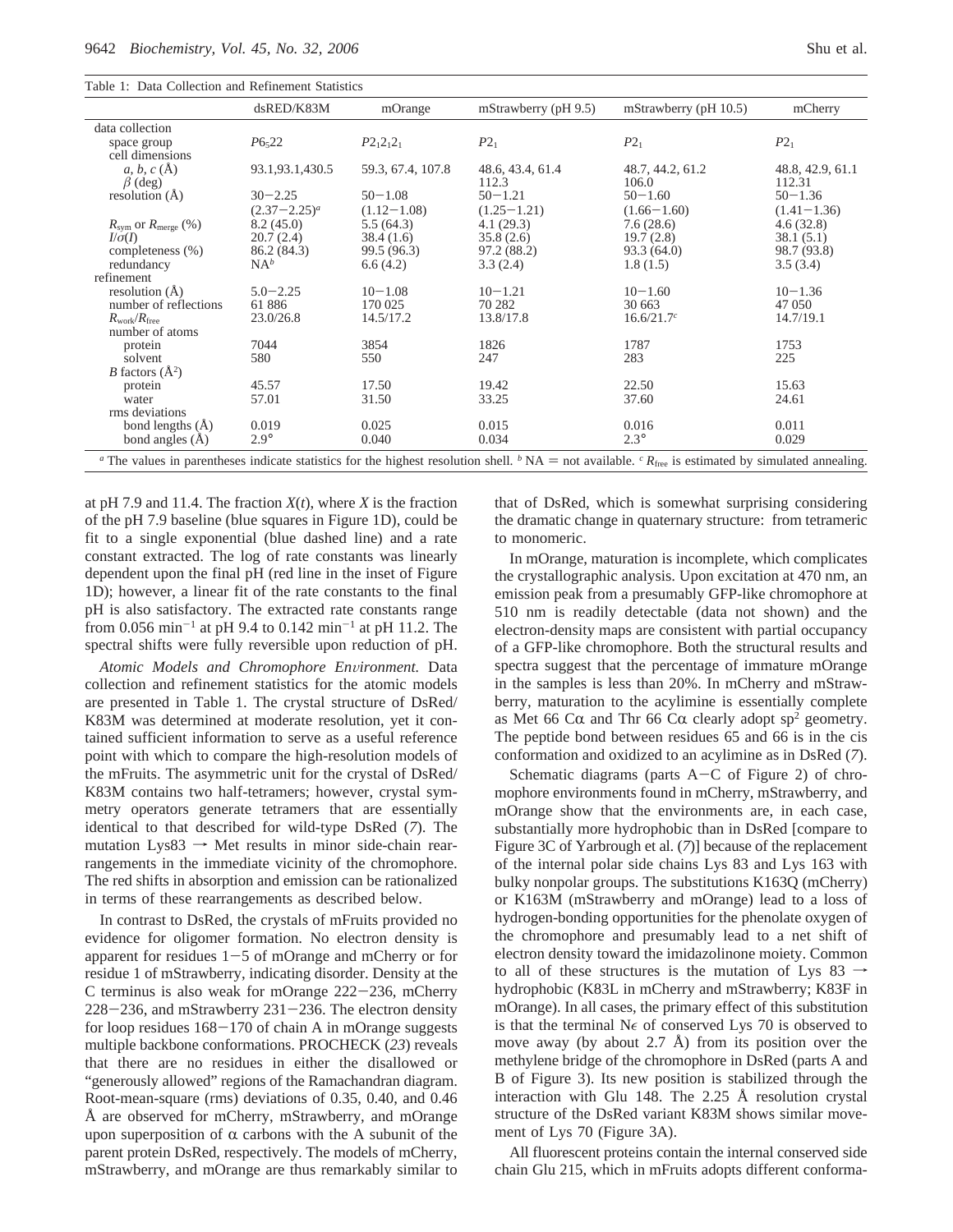

FIGURE 2: Schematic diagram of chromophore environment of mFruits. (A) mCherry, (B) mStrawberry at pH 9.5, and (C) mOrange. Hydrogen bonds are shown in dashed lines, labeled with approximate lengths in angstroms.

tions that seem to be related to its protonation state. In mCherry and mStrawberry, Glu 215 appears to be protonated at  $pH \leq 10$ , while in mOrange, Glu 215 is probably deprotonated. As evidence for the protonation state and in contrast to DsRed, in mCherry, Glu 215 forms a hydrogen bond  $(2.7 \text{ Å})$  with the imidazolinone ring nitrogen  $(N2, 1)$ Figure 3B). In mStrawberry at pH 9.5, the electron-density map suggests disorder of Glu 215 with two conformations: in conformation A, it is hydrogen-bonded to the N2  $(2.7 \text{ Å})$ as in mCherry, while in conformation B, it is further away from N2  $(3.7 \text{ Å})$ , as in mOrange (data not shown). In mStrawberry at pH 10.5, Glu 215 has only one conformation (4.0 Å from N2) and appears to be hydrated by several water molecules. We take this observation as evidence that the chromophore N2 is uncharged, as is commonly assumed.

*Unusual Co*V*alent Chromophore Modifications.* The (*F*<sup>o</sup>  $-F_c$ ) omit map of mOrange, contoured at the 8*σ* level (green in Figure 4A), reveals unprecedented covalent modifications to the protein backbone. The side-chain O*γ* of Thr 66 forms a covalent bond with the carbonyl carbon of Phe 65 to form 2-hydroxy-dihydrooxazole (Scheme 1 and Figure 4A). However, after automated refinement, the apparent  $C-O$ bond length is unusually long, ∼1.55 Å averaged over chains A and B. We interpret this apparently long bond to be a consequence of partial maturation and the presence in the crystal of a statistical mixture of reacted and unreacted chromophore species (see the Discussion).

In mStrawberry at pH 9.5, Thr 66 O*γ* may also react with the carbonyl carbon of Phe 65 although to a lower extent. The distance between these atoms refined to be 2.8 Å, which is approximately the sum of van der Waals radii. However, at pH 10.5, this distance is refined to be 2.5 Å, which, as in the case of mOrange, we interpret to be a superposition of partially occupied structures containing either a normal covalent  $C-O$  bond  $(1.43 \text{ Å})$  or a nonbonded contact. The  $(2F_0 - F_c)$  electron-density map (Figure 4B) can be adequately modeled using these two conformations by setting the occupancy as 80% for the model containing the covalent bond and 20% for the noncovalent interaction. The *B* values were restrained to be  $15 \text{ Å}^2$ , similar to those of nearby atoms. After 10 cycles of TNT refinement, the distance for the nonbonded C-O contact, which is not restrained, refined to be 3.1 Å.

*Nonplanar Chromophore Geometry.* The chromophores of all mFruits show significant deviations from planarity, which is adequately modeled by allowing the two torsion angles associated with the linkage between the five- and sixmembered rings to deviate from 180° (*12*) (Figure 4C). The twist and tilt angles describing the distortion are significantly larger than those of the fluorescent proteins of the highest quantum yields such as DsRed and GFP (*12*) (Table 2) but less than those of the nonfluorescent chromoproteins KFP (*12*) and Rtms5 (*10*).

#### **DISCUSSION**

In fluorescent proteins, changes within the chromophore cavity have been observed to cause shifts in excitation and emission maxima by up to 20 nm. Baird et al. (*5*) drew attention to the importance of the K83M mutation in DsRed, which increases the emission (excitation) maximum from 583 (558) to 602 (564) nm. Structural studies of DsRed/K83M at 2.25 Å resolution suggested that the primary effect of the mutation was a shift in the position of the charged Lys 70  $N_f$  away from the chromophore. Emission shifts of similar magnitude were observed in GFP resulting from the substitution T203Y. The introduced aromatic side chain stacks against the chromophore, producing the popular yellow fluorescent protein YFP (*16*). In each case, the substitutions are presumed to alter the electron-density distribution of the chromophore in such a way as to increase both emission and excitation wavelengths, although to different extents.

On the other hand, excitation and emission maxima exhibited by mFruits span a remarkably large range (540-590 nm for excitation and 550-650 nm for emission), suggesting that more than one effect, including additional covalent modifications to the chromophore, may be operative.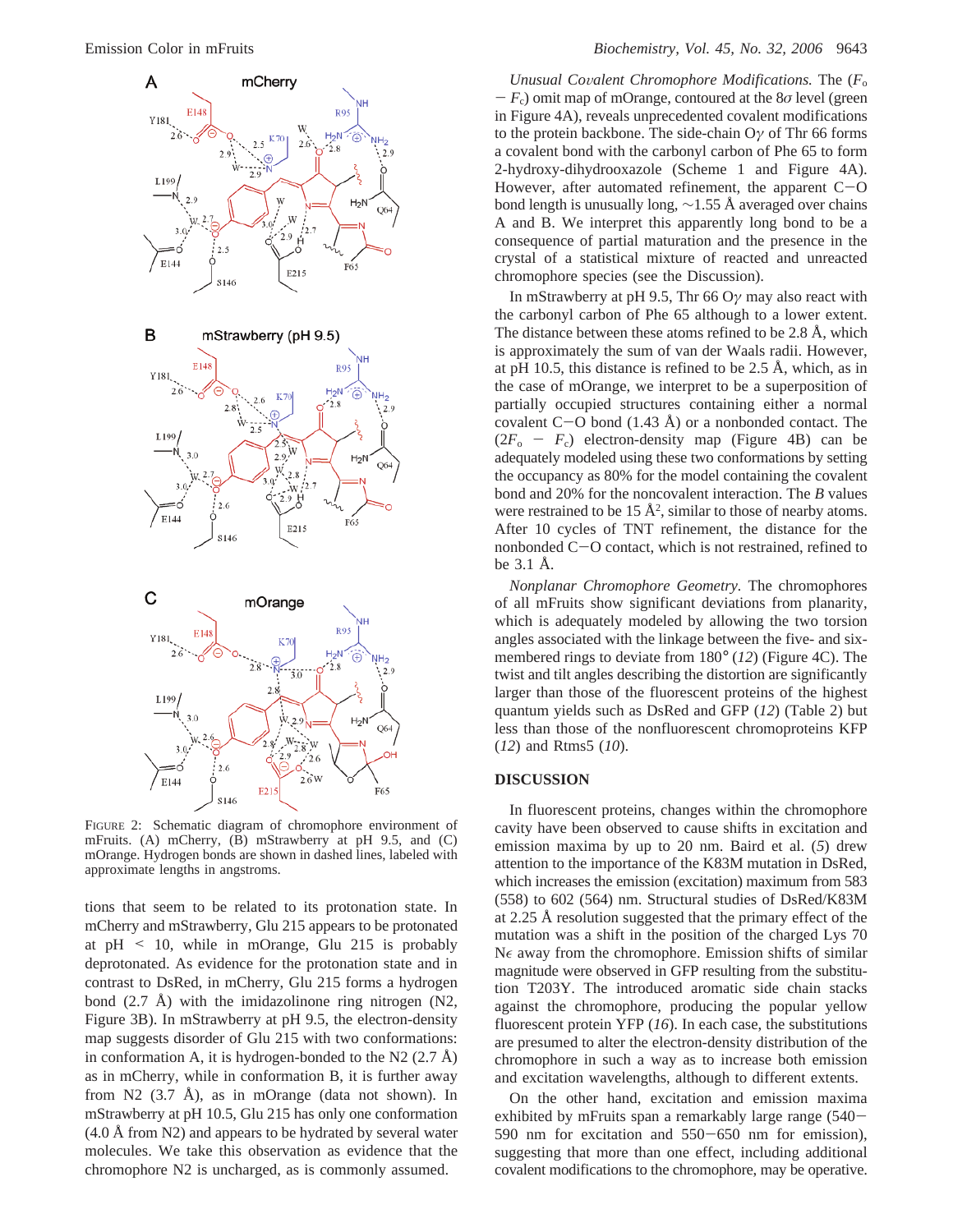

FIGURE 3: Chromophore environment detailing the configuration of conserved residues Glu 215 and Lys 70. (A) DsRed/K83M (cyan) is compared with DsRed (green). (B) Disposition of Glu 215 and Lys 70 in mCherry (cyan) and mOrange (magenta). A presumed hydrogen bond is indicated by the dashed line, with the indicated length in angstroms.

In mFruits, the crystal structures and spectral properties unequivocally establish that both environmental effects and covalent chromophore modifications are required to explain the observed excitation and emission spectra.

*Structural Basis for Red Shifts of mCherry/mStrawberry.* Excitation and emission in mCherry and mStrawberry are substantially red-shifted with respect to the progenitor DsRed. Two linked changes in the chromophore environment appear to be responsible. First, all mFruits contain a substitution of the form  $K83 \rightarrow \text{large nonpolar side chain.}$  mCherry and mStrawberry both contain the K83L substitution, and the emission maxima 609 and 596 nm are close to that (602 nm) of DsRed/K83M. A comparison of the location of Lys 70 in both structures shows that they all reflect the  $\sim$ 2.7 Å shift in position observed for DsRed/K83M (Figure 3A). Thus, it is reasonable to assume that this positional shift could be due to the loss of an electrostatic interaction with residue 83 resulting from the K83L mutation and that this accounts for some portion of the red shift. Attempts to test this proposition by reversion to the original Lys 83 failed, because the substitution appears to be required for proper folding of mFruits (data not shown). In both structures, Lys 70 interacts with Glu 148, which, in the absence of the former AC dimer interface found in the parent tetramer, may be required for proper folding (*17*).

A second effect may also be linked to protonation of Glu 215. In contrast to DsRed, the structure of mCherry reveals Glu 215 to be hydrogen-bonded to the imidazolinone ring nitrogen, suggesting that Glu 215 is protonated. The structure

of mStrawberry at pH 9.5, which is near the transitional p*K*<sup>a</sup>  $\sim$  9.8, suggests that one of the two conformations of Glu 215 is similar to that in mCherry. The proposition that protonation of Glu 215 may be linked to the red shifts is supported by the following analysis of pH-dependent spectral shifts in both proteins.

*No*V*el Fi*V*e-Membered Ring and Blue Shifts in mOrange.* The observation of a novel chromophore modification, cyclization of Thr 66 in mOrange to form an oxazole ring, explains the large blue shift in emission relative to the progenitor, DsRed. This modification reduces the order of the main chain  $C=O$  from two to one, thus eliminating the conjugation between the carbonyl and the chromophore. This observation provides strong experimental evidence that, in red fluorescent proteins, the carbonyl of residue 65 is indeed conjugated with the chromophore despite the fact that it is almost perpendicular to the chromophore plane, a result consistent with previous theoretical calculations (*6*). A reduction in the extent of charge delocalization over the polypeptide backbone reduces the effective size of the chromophore, thus reducing excitation and emission wavelengths. This proposal is consistent with previous explanations for the excitation and emission spectrum of yellow zFP538, in which a similar tricyclic chromophore, formed by cyclization of Lys 66, was observed (*4*).

However, in the refined model of mOrange, the carbonyl carbon $-O\gamma$  bond appears to be unusually long (1.55 Å). We considered the possibility that this bond is a partial bond, as originally proposed in the classic work by Burgi and Dunitz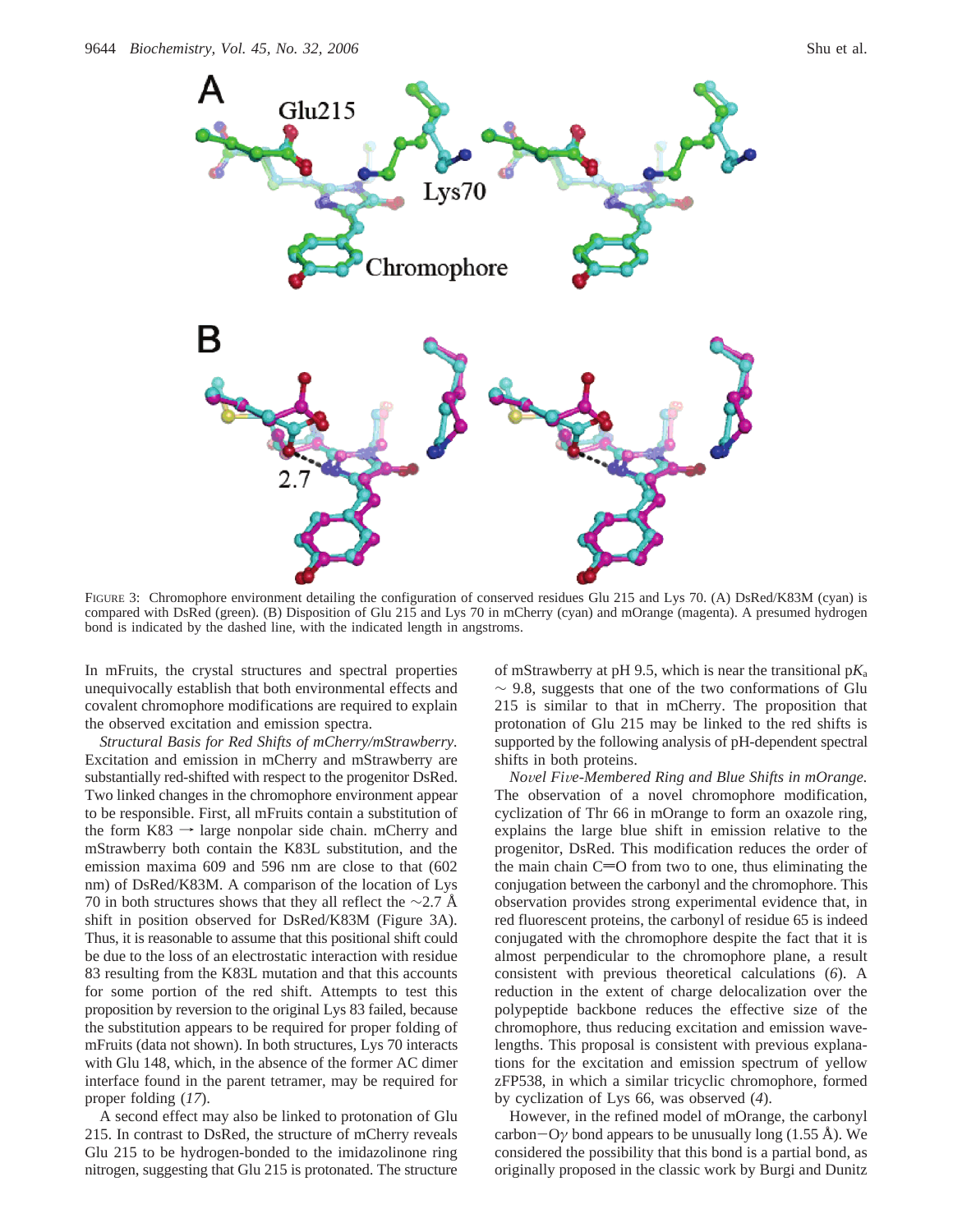

FIGURE 4: Electron-density maps in stereo showing chromophore details in mOrange and mStrawberry. (A) Omit (green contours, 8*σ*) and final  $(F_o - F_c)$  difference electron-density maps (blue contours, 4*σ*) in the vicinity of Thr 66 in mOrange. See the text for discussion. (B and C)  $(2F_o - F_c)$  electron-density map of mStrawberry at pH 10.5, with the contour level at 1*σ*. The final refined models of the cyclized and open forms of Thr 66 are superimposed. (C) Chromophore nonplanarity revealed for mStrawberry at pH 9.5.

| Table 2: Summary of the Quantum Yield and Deviations from<br>Chromophore Planarity in mFruits <sup><math>a</math></sup> |                 |                                 |                 |  |  |  |
|-------------------------------------------------------------------------------------------------------------------------|-----------------|---------------------------------|-----------------|--|--|--|
| model                                                                                                                   | $\mathcal{Y}^b$ | twist <sup><math>c</math></sup> | $tilt^c$        |  |  |  |
| wt-GFP                                                                                                                  | 0.79            | 0.0                             | 3.7             |  |  |  |
| DsRed                                                                                                                   | 0.79            | 0.9                             | 0.2             |  |  |  |
| mRFP                                                                                                                    | 0.25            | NA <sup>d</sup>                 | NA <sup>d</sup> |  |  |  |
| mOrange                                                                                                                 | 0.69            | 1.5                             | 10.3            |  |  |  |
| mStrawberry (pH 9.5)                                                                                                    | 0.31            | 5.9                             | 17.9            |  |  |  |
| mStrawberry (pH 10.5)                                                                                                   | 0.36            | 0.4                             | 4.6             |  |  |  |
| mCherry                                                                                                                 | 0.22.           | 11.3                            | 13.7            |  |  |  |

*<sup>a</sup>* For the definition of twist and tilt angles, see ref *12*. *<sup>b</sup>* Quantum yield data are from ref 18.  $\degree$  Angles are in degrees.  $\degree$  NA = not available.

(*24*, *25*). These authors discussed several small-molecule crystal structures in which  $N^{\cdots}C=O$  interactions are observed within the range of  $1.5-2.0$  Å. Such interactions were characterized as partial bonds, arrested in an intermediate stage of nucleophilic N-C addition by ring strain or other geometric effects. The compounds methadone, clivorine, and protopine are often cited as examples of this principle (26). It has been proposed that similar  $O \cdot C = O$ interactions might be observed; however, no evidence for O $\cdots$ C contacts in the range of 1.5–2.5 Å has been reported, which these authors attributed to the reduced nucleophilicity of oxygen compared to nitrogen.

A search of the Cambridge Structural Database [CSD (*27*)] revealed that compounds containing oxazole rings are rare. Among the dozen or so examples discovered, none were found to contain an abnormal C-O bond. Indeed, no examples of an O $\cdots$ C=O approach in the range of 1.5-2.5 Å were found among the  $\sim$ 335 000 entries in the CSD, substantiating the 1974 study (*24*).

In a test refinement with no geometric restraints on the atoms of Phe 65 and the chromophore, a  $(F_o - F_c)$  difference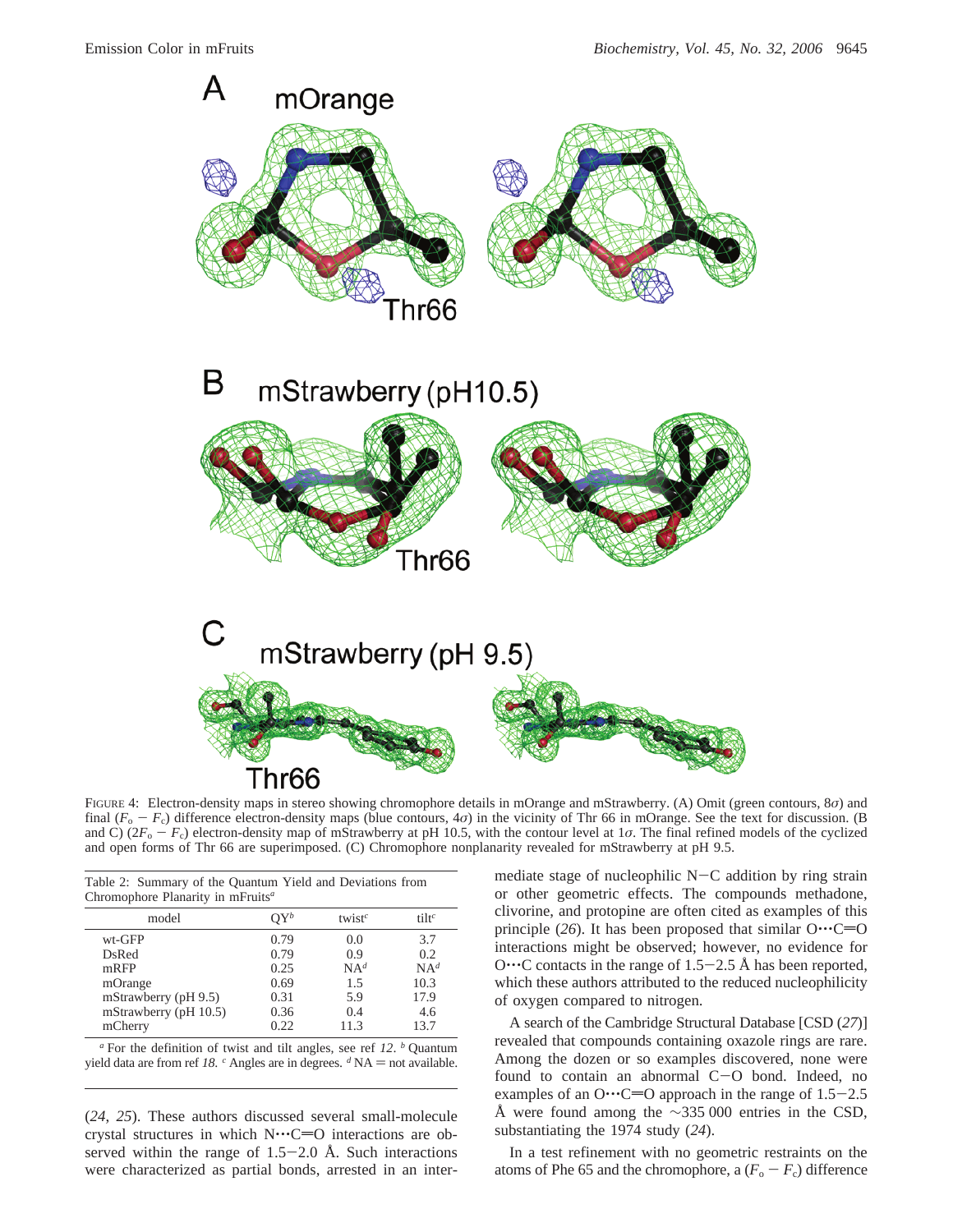map (Figure 4A) exhibits positive peaks exceeding 4*σ* near the carbonyl of Phe 65 and side chain of Thr 66. This indicates that no single atom model can satisfactorily account for the electron density. This result is consistent with statistical contamination of mature mOrange by a small fraction of immature mOrange containing a GFP-like chromophore as recently described for DsRed/K70M (*28*). Modelbuilding experiments suggest that the electron density can be explained by such a mixture; however, automated refinement of mixed models failed to converge, most likely because of the low percentage of the immature form. Nevertheless, both the electron-density maps and the spectroscopic results are consistent with a superposition of structures containing a normal covalent bond (of length approximately 1.4 Å) and a nonbonded  $C-O$  contact.

We therefore concluded that the 1.55  $\AA$  C-O bond length observed in this study is an artifact of incomplete maturation.

*Structural Basis for pH-Dependent Spectral Shifts of mCherry/mStrawberry.* The absorbance and emission spectra of both mCherry and mStrawberry exhibit pH-dependent blue shifts as the pH is increased. In the case of mStrawberry, the crystal structures at pH 9.5 and 10.5 show the movement of Glu 215, suggesting that it is the titrating group. In the case of mCherry, blue shifts in excitation and emission maxima make the spectra of the protein at pH 11.4 similar to those of DsRed/K83M. Again, a structural comparison provides evidence that, in mCherry, Glu 215 is the titrating group. Because electrostatic effects are long-range and additive, the change in charge distribution near the chromophore because of deprotonation of Glu 215 may act to reduce the effect of the red shifts that we propose are associated with the movement of Lys 70.

This analysis is complicated by the structural evidence that, in mStrawberry at pH 10.5, Thr 66 may slowly react to form an oxazole ring as found in mOrange. Upon a step increase in pH, the observed rate constants for the spectral transition are highly correlated with the final pH, consistent with deprotonation of Thr 66 O*γ* being a prerequisite for the attack on the carbonyl carbon of residue 65.

*Quantum Yield and Chromophore Planarity.* Naturally occurring fluorescent proteins such as DsRed and GFP have quantum yields approaching 1.0, and the five- and sixmembered rings in their chromophores are found to be highly coplanar. However, in the mFruits described in this study, the chromophores are all bent or otherwise distorted from coplanarity (Table 2). In mFruits, the distortion may be adequately modeled by permitting the two torsional angles defined by the methylene linkage connecting the five- and six-membered rings to deviate from 180° (see ref *12* for a definition). Similar but larger distortions have been invoked to explain the lack of fluorescence in the chromoproteins KFP (*12*) and Rtsm5 (*10*). We suspect that this may be a general phenomenon and propose that the reduction in the quantum yield of mFruits compared to the progenitor DsRed is associated with the increased chromophore noncoplanarity. Several trends support this argument. At pH 10.5, mStrawberry has a higher quantum yield (0.36) and correspondingly better coplanarity than at pH 9.5. Likewise, the higher quantum yield of mOrange is consistent with a chromophore that is more planar than those found in mStrawberry and mCherry at  $pH \leq 10$ .

In conclusion, these studies confirm that, in fluorescent proteins, simple rearrangements in the chromophore cavity, in this case, the position of charged groups, can lead to significant but limited spectral perturbations. Larger perturbations, such as the blue shift of mOrange relative to DsRed, will most likely require covalent modifications to the chromophore itself. Evidently, the reactivity of the acylimine linkage can lead to novel covalent rearrangements; however, the structural features that control both the formation of this linkage and its subsequent reactivity remain to be determined.

# **ACKNOWLEDGMENT**

We thank Prof. Kim Baldridge of the University of Zurich for helpful discussions and Karen Kallio, Alaine Garrett, and Leslie Colip for help in protein crystallization. N. C. S. was a Howard Hughes Predoctoral Fellow.

## **SUPPORTING INFORMATION AVAILABLE**

Figure S1, amino acid sequence alignment of DsRed, mCherry, mStrawberry, and mOrange. This material is available free of charge via the Internet at http://pubs.acs.org.

## **REFERENCES**

- 1. Matz, M. V., Arkady, F. F., Labas, Y. A., Savitsky, A. P., Zaraisky, A. G., Markelov, M. L., and Lukyanov, S. A. (1999) Fluorescent proteins from nonbioluminescent *Anthozoa* species, *Nat. Biotechnol. 17*, 969-973.
- 2. Verkhusha, V. V., and Lukyanov, K. A. (2004) The molecular properties and applications of *Anthozoa* fluorescent proteins and chromoproteins, *Nat. Biotechnol. 22*, 289-196.
- 3. Henderson, J. N., and Remington, S. J. (2005) Crystal structures and mutational analysis of amFP486, a cyan fluorescent protein from *Anemonia majano*, *Proc. Natl. Acad. Sci. U.S.A. 102*, <sup>12712</sup>-12717.
- 4. Remington, S. J., Wachter, R. M., Yarbrough, D. K., Branchaud, B., Anderson, D. C., Kallio, K., and Lukyanov, K. A. (2005) zFP538, a yellow fluorescent protein from *Zoanthus*, contains a novel three-ring chromophore, *Biochemistry 44*, 202- 212.
- 5. Baird, G. S., Zacharias, D. A., and Tsien, R. Y. (2000) Biochemistry, mutagenesis and oligomerization of DsRed, a red fluorescent protein from coral, *Proc. Natl. Acad. Sci. U.S.A. 97*, 11984- 11989.
- 6. Gross, L. A., Baird, G. S., Hoffman, R. C., Baldridge, K. K., and Tsien, R. Y. (2000) The structure of the chromophore within DsRed, a red fluorescent protein from coral, *Proc. Natl. Acad. Sci. U.S.A. 87*, 11990-11995.
- 7. Yarbrough, D., Wachter, R. M., Kallio, K., Matz, M. V., and Remington, S. J. (2001) Refined crystal structure of DsRed, a red fluorescent protein from coral, at 2.0 Å resolution, *Proc. Natl. Acad. Sci. U.S.A. 98*, 462-467.
- 8. Wall, M. A., Socolich, M., and Ranganathan, R. (2000) The structural basis for red fluorescence in the tetrameric GFP homolog DsRed, *Nat. Struct. Biol. 7*, 1133-1138.
- 9. Petersen, J., Wilmann, P. G., Beddoe, T., Oakley, A. J., Devenish, R. J., Prescott, M., and Rossjohn, J. (2003) The 2.0 Å crystal structure of eqFP611, a far-red fluorescent protein from the sea anemone *Entacmaea quadricolor*, *J. Biol. Chem. 278*, 44626- 44631.
- 10. Prescott, M., Ling, M., Beddoe, T., Oakley, A. J., Hoegh-Guldberg, O., Devenish, R. J., and Rossjohn, J. (2003) The 2.2 Å crystal structure of a pocilloporin pigment reveals a nonplanar chromophore conformation, *Structure 11*, 275-284.
- 11. Wilmann, P. G., Petersen, J., Dvenish, R. J., Prescott, M., and Rossjohn, J. (2005) A polypeptide fragmentation within the chromophore revealed in the 2.1 Å crystal structure of a nonfluorescent chromoprotein from *Anemonia sulcata*, *J. Biol. Chem. 280*, 2401-2404.
- 12. Quillin, M. L., Anstrom, D. M., Shu, X., O'Leary, S., Kallio, K., Lukyanov, K. A., and Remington, S. J. (2005) The kindling